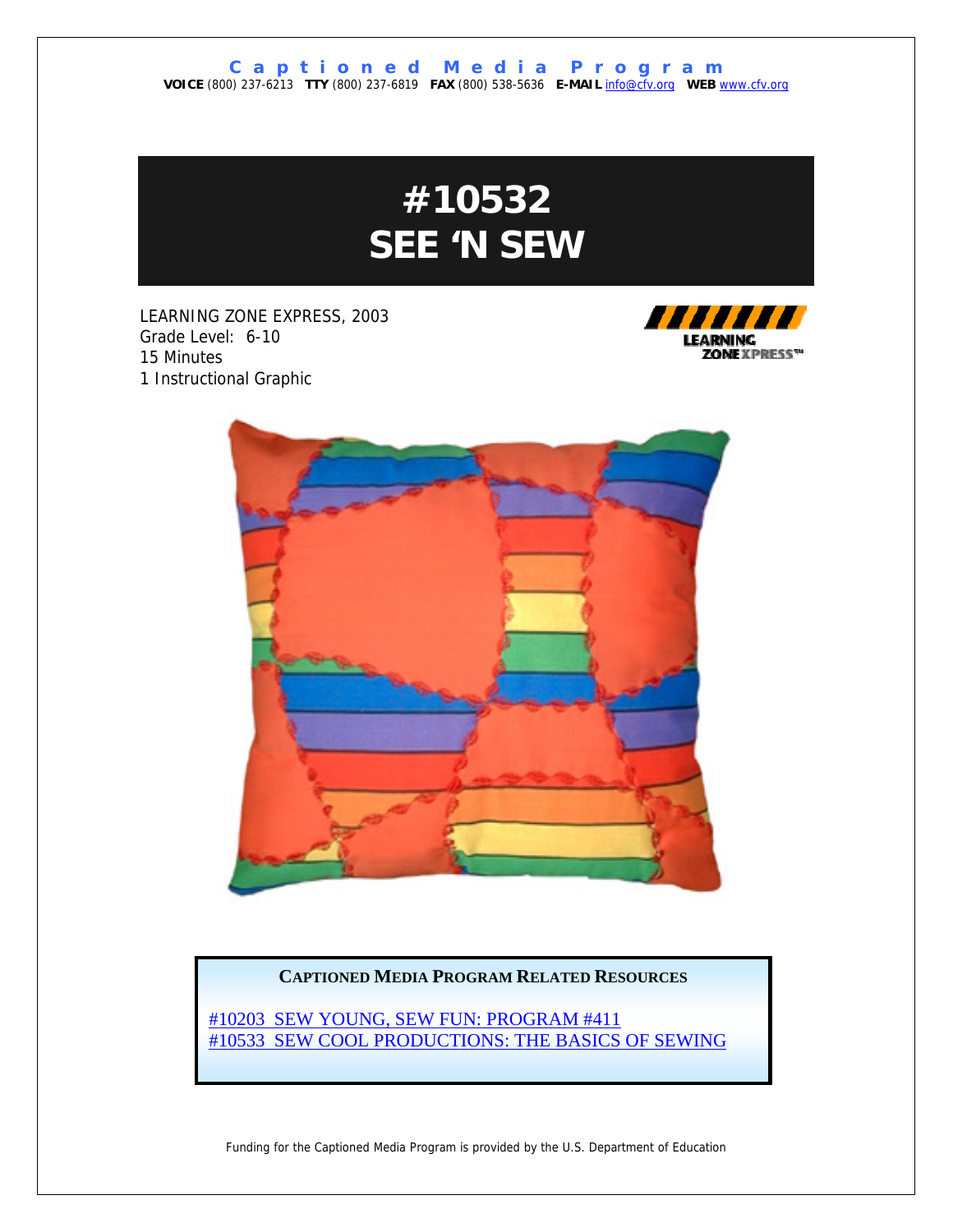

# Wavy Weaving Pillow

#### Materials:

 $\cdot$ <sup>9</sup>3 squares 12 1/2" fabric  $\cdot$  Spool of thread (2 for FRONT & 1 for BACK)  $\bullet$ <sup>9</sup>Instructions • 1 square 13" interfacing

Follow these step-by-step instructions to make your **Wavy**<br>Weaving Pillow. Check each step when you have completed it. You will be graded on how well your pillow looks as well as how well you followed directions.

Cut two 12 1/2" squares from fabrics with different of that fabric, along the left edge (matching left prints or contrasting fabrics. Iron fabric if neces- and bottom edge of interface). sary. Place the two squares on top of each other, both right side up.<br>both right side up.

Have fun cutting wavy lines through both pieces of pinned in place. fabric. Start at the bottom and stop top **114"** from the top edge of fabric.



Pin one of the wavy-cut squares to the interfacing, right side up, along the uncut edge of fabric (matching top and right edge to interfacing).



 $\mathbf{S}$ <sup>+</sup> **CU+**  $\mathbf{P}$  **Pin contrasting fabric square, right side up, on top** 

Press to fuse the fabric to interfacing while still



## 1 **@tee 3: ststeb wsves**

Remove pins. Loosen thread tension. Sew each **STEP 2: WEAVE** "wavy row" with zig-zag or decorative stitches"<br>(wide width, narrow length stitches) through all Place the 13" square interfacing, fusible (bubble/ layers of fabrics and interfacing, overcasting the rough) side up, on a piece of cardboard for ironing.<br>raw fabric edges.

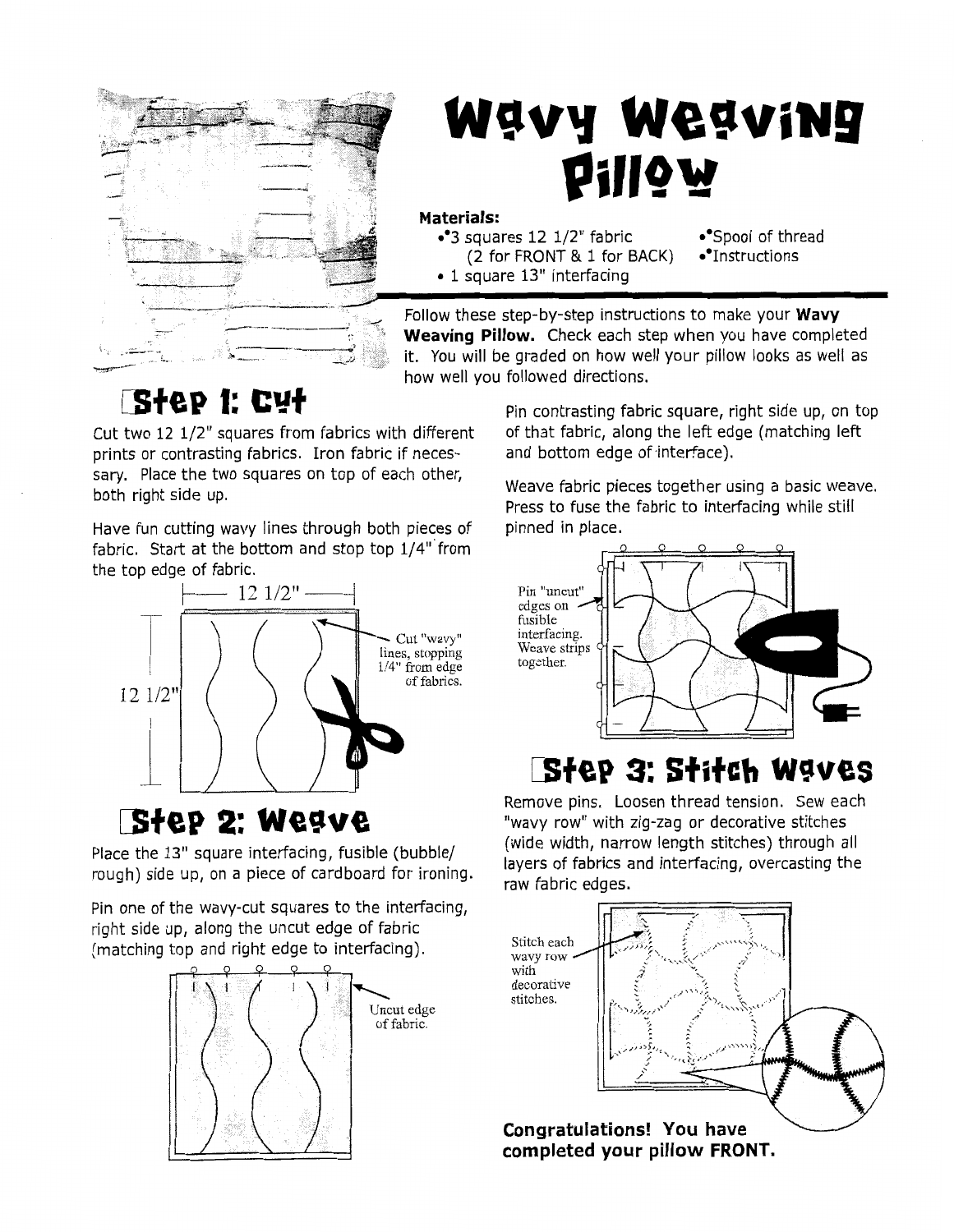### **STEP 4: ASSEMble**

Trim interfacing and fabric squares of pillow FRONT even, to a  $12$   $1/2$ " square.

Mark an opening 4" long with a pencil (or chalk) on the wrong side of the pillow FRONT.

Place pillow FRONT and BACK right sides together, making sure all edges are even. Pin.

Stitch a 1/2" seam starting at one mark and stopping at another (leaving a **4"** opening to turn pillow right side out). Backstitch at the beginning and end of your seam.



Trim corners to reduce the bulk in the corners when you turn it right side out. Be careful not to cut seam stitching.



# **Step 5: Stuff**

Turn pillow right side out. Push corners out gently. Stuff pillow firmly with fiberfill.



Stitch opening by hand in matching thread, neatly and with invisible stitches.



### **Your Wavy Weaving Pillow is Finished!**



Name:



Make sure you have completed and checked all five steps and signed your name above. Use the Wavy Weaving Pillow Score Sheet to grade your **LEARNING xnixiles x pillow.** Pin both sheets to the back of your pillow and turn in for grading.

©Learning ZoneXpress • P.O. Box 1022 • Owatonna, MN 55060 • 888-455-7003 • www.learningzonexpress.com